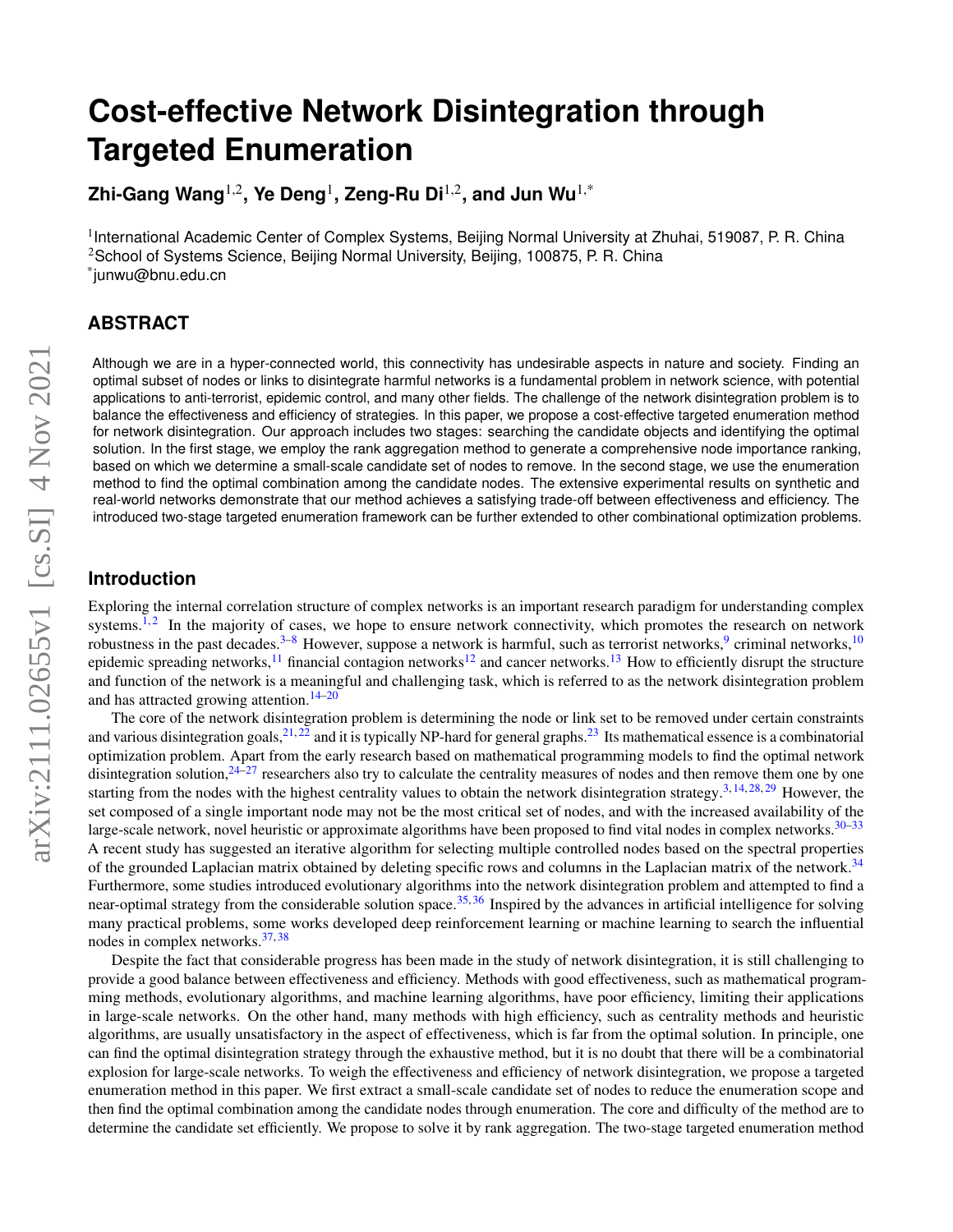has a highly flexible framework that requires no domain-specific knowledge and leads to a cost-effective network disintegration strategy.

## **Results**

#### **Network disintegration model**

Consider an undirected and unweighted graph  $G = (V, E)$  with finite nonempty node set *V* and link set *E*. Let  $N = |V|$  and  $W = |E|$  be the number of nodes and links, respectively. We define different nodes as  $v_1, v_2, \dots, v_N$ . This paper focuses on the node removal and assumes that all links connected to the node will be deleted after the node is removed. Let  $\hat{V} \subseteq V$  denote the set of nodes to be removed, then  $\hat{G} = (V - \hat{V}, \hat{E})$  is the network that remains after removing nodes in  $\hat{V}$ , and  $n = |\hat{V}|$  is the disintegration strength. We denote the network disintegration strategy as  $X = [x_1, x_2, \dots, x_N]$ , its elements being  $x_i = 1$  if the corresponding *i*th node satisfies  $v_i \in \hat{V}$ , otherwise  $x_i = 0$ , so we can get the disintegration strength as  $n = \sum_{i=1}^{N} x_i$ . No matter what type and scale of attacks the network is subjected to, it will inevitably damage its inherent structure and functions, which will also be reflected in the measure function of the network performance. Based on this, we introduce the following evaluation function to measure the disintegration effect:

<span id="page-1-0"></span>
$$
\Phi(X) = \frac{\Gamma(G) - \Gamma(\hat{G})}{\Gamma(G)},\tag{1}
$$

where  $\Gamma$  represent the measure function of the network performance, and  $\Phi(X)$  is abbreviated as  $\Phi$ . If  $G_1 = (V_1, E_1)$  is a subgraph of  $G_2 = (V_2, E_2)$ , that is,  $V_1 \subseteq V_2$  and  $E_1 \subseteq E_2$ , we assume that  $\Gamma(G_1) \leq \Gamma(G_2)$ . The monotonicity of  $\Phi$  guarantees that the network performance decreases with the process of network disintegration. It is easy to know that  $0 \le \Phi \le 1$ . From Eq.  $(1)$ , we can see that the goal of the network disintegration is to design a node removal strategy, that is, a subset of nodes to be removed, which can maximize the disintegration effect Φ. In summary, the optimization model for the disintegration strategy can be described as the following general mathematical model:

$$
\max \Phi(X = [x_1, x_2, \cdots, x_N]),
$$
  
s.t. 
$$
\begin{cases} \sum_{i=1}^N x_i = n \\ x_i = 0 \text{ or } 1, \quad i = 1, 2, \cdots, N. \end{cases}
$$
 (2)

In the present paper, we employ the natural connectivity  $(NC)^{39,40}$  $(NC)^{39,40}$  $(NC)^{39,40}$  $(NC)^{39,40}$  (for details see Methods) as the measure function  $\Gamma$  among a variety of alternative ways. Natural connectivity has an intuitive physical meaning and a simple mathematical formulation. It has been proved that natural connectivity decreases strictly monotonically with the removal of nodes or links.

#### **Searching the candidate objects by rank aggregation**

From the viewpoint of mathematics, network disintegration is a typical combinatorial problem, i.e., taking *n* nodes from *N* nodes without repetition. For the small network size *N*, one can directly obtain the optimal solution by enumerating all  $C_N^n = \frac{N!}{n!(N-n)!}$  combinations. However, for large-scale networks, there will be a problem of combinatorial explosion. Intuitively, the selected *n* nodes should be important based on some criterion. If we extract a small-scale candidate set of vital nodes in advance and then enumerate all combinations only among the candidate set, it will dramatically improve the enumeration efficiency. Denote by  $\tilde{N}$  the size of candidate set, where  $n \leq \tilde{N} \leq N$ . Then, the range of enumeration can be reduced from  $C_N^n$  to  $C^n_{\tilde{N}}$ . Now the core problem is to search the candidate objects. There are numerous criteria to characterize the importance of nodes. If we only use a single criterion, some potential key nodes may be missed. Therefore, we here consider multiple node importance criteria simultaneously by rank aggregation (RA). In network science, node centrality is a common approach to evaluate the importance of nodes.<sup>[28,](#page-10-13) [29](#page-10-14)</sup> Thus we first generate multiple node rankings based on various centrality measures. Then we combine these individual rankings into a consensus ranking using the rank aggregation method. Lastly, we determine the  $\ddot{N}$  candidate objects based on the consensus ranking.

Consider *M* rankings of *N* nodes given by *M* node importance criterion. Denote by  $R_i = [r_{i1}, r_{i2}, \cdots, r_{iN}]$  the node importance ranking given by the criterion  $c_i$ , where  $r_{ij}$  represents the rank of the node  $v_j$  based on the criterion  $c_i$ . In this study, among a variety of alternative methods, we choose the graph-based rank aggregation method $4^{1,42}$  $4^{1,42}$  $4^{1,42}$  to aggregate these individual rankings into a single consensus ranking  $\hat{R}$ . The graph-based rank aggregation method has been shown to outperform other rank aggregation methods, especially for high-dimensional ranking (for details see Methods).

In principle, a greater *M* will include more vital nodes but low computational efficiency. We show in Fig. [1](#page-3-0) the Venn diagram of candidate sets obtained through aggregating different centrality measure rankings in three real-world networks.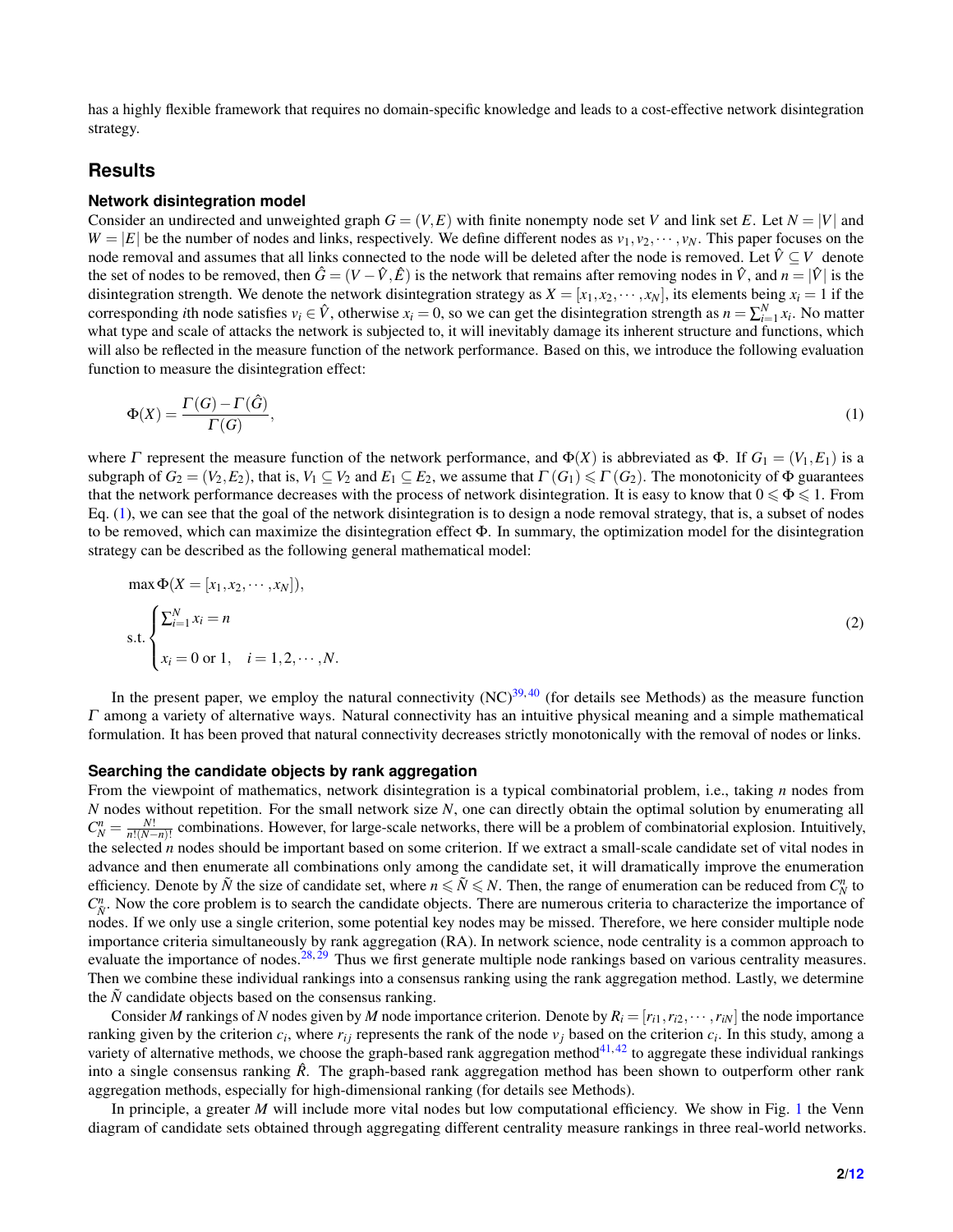Table [1](#page-2-0) shows the basic topological features of these networks. Set the size of the candidate set  $\tilde{N}$  to 10. We can observe from Fig. [1](#page-3-0) that even if there are differences between the candidate sets, as *M* increases, the intersection of nodes between the candidate sets is stable, such as social networks and metabolic networks. Furthermore, for the combination of different centrality measure rankings in the same *M*, there is no significant difference between the candidate sets, especially in the social network.

<span id="page-2-0"></span>**Table 1.** Basic topological features for the three real-world networks under consideration, where *N* and *W* are the numbers of nodes and links, respectively.  $\langle k \rangle$  is the average degree of the network; *d* is the network density; *D* is the network diameter, and *C* is the clustering coefficient.

| <b>Networks</b>   |      | W    | k     |        |   |         |
|-------------------|------|------|-------|--------|---|---------|
| Social network    | 70   | 274  | 783   | 0.1135 | h | (14649) |
| Metabolic network | 453  | 2025 | 894   | 0.0198 |   | 0.6465  |
| Air network       | 1226 | 2408 | 3.928 | 0.0032 |   | 0.0675  |

To better understand the process of searching the candidate objects, an illustration is given in Fig. [2.](#page-4-0) Consider a sample network, which contains 10 nodes and 23 links, and its network topology is shown in Fig. [2a](#page-4-0). We employ three common centrality measures: degree centrality  $(DC)$ , betweenness centrality  $(BC)$ ,  $43$  $43$  eigenvector centrality  $(EC)$ .  $44$  The individual rankings of nodes based on the three centrality measures are shown in Fig. [2](#page-4-0) b, c and d, respectively. The aggregated ranking  $\hat{R} = [8, 1, 2, 7, 5, 10, 9, 4, 3, 6]$  $\hat{R} = [8, 1, 2, 7, 5, 10, 9, 4, 3, 6]$  $\hat{R} = [8, 1, 2, 7, 5, 10, 9, 4, 3, 6]$  is shown in Fig. 2 e. The detailed results are presented in Table [2.](#page-2-1) We set the disintegration strength *n* as 2 and the size of the candidate set  $\tilde{N}$  as 4, and then obtain the candidate set  $\{v_2, v_3, v_8, v_9\}$  based on the aggregated ranking, as shown in the orange node in Fig. [2](#page-4-0) e. The comparison results of the node rankings with different centrality measures are visualized in Fig. [2](#page-4-0) f. Each curve represents a node, and the height of the curve represents the node ranking under the corresponding criterion. The wavy curves suggest that there are distinct differences among the three individual rankings. For example, the node  $v_2$  ranks first with DC but fifth with BC; the node  $v_{10}$  ranks first with EC but sixth with DC. At the far right of Fig. [2,](#page-4-0) the aggregated ranks are also presented. We observe that the RA method integrates all information from the individual rankings and achieves a comprehensive ranking, which effectively overcomes the one-sidedness of the individual measure. To a certain extent, it is to take the "average" of multiple rankings.

| Node ID  | DC   |       | ВC   |        | EC   |        | RA             |             |
|----------|------|-------|------|--------|------|--------|----------------|-------------|
|          | Rank | Value | Rank | Value  | Rank | Value  | Rank           | <b>ROID</b> |
| $v_1$    |      | 4     | 10   | 0.0093 | 7    | 0.3002 | 8              | 0.3182      |
| $v_2$    |      | 5     | 5    | 0.0694 | 2    | 0.3483 |                | 3.8333      |
| $v_3$    | 2    | 5     | 2    | 0.0926 | 4    | 0.3431 | $\overline{2}$ | 3.8333      |
| $v_4$    | 8    | 4     | 6    | 0.0648 | 8    | 0.2717 | 7              | 0.4500      |
| $v_5$    | 3    | 5     | 4    | 0.0880 | 6    | 0.3165 | 5              | 1.6364      |
| ν6       | 9    | 4     | 9    | 0.0278 | 10   | 0.2557 | 10             | 0.1154      |
| $v_7$    | 10   | 4     | 8    | 0.0324 | 9    | 0.2689 | 9              | 0.1600      |
| νg       | 4    | 5     | 3    | 0.0926 | 5    | 0.3324 | 4              | 1.9000      |
| V9       | 5    | 5     |      | 0.1065 | 3    | 0.3459 | 3              | 3.1429      |
| $v_{10}$ | 6    | 5     |      | 0.0556 |      | 0.3591 | 6              | 1.4167      |

<span id="page-2-1"></span>**Table 2.** The ranking of nodes in the sample network based on different centrality measures.

### **Identifying the optimal solution by targeted enumeration**

In the previous part, we propose selecting  $\tilde{N}$  candidate nodes by rank aggregation. Next, we need to find the optimal combination among the candidate set through enumeration. It is obvious that the size of the candidate set  $\tilde{N}$  will affect the effectiveness and efficiency of our method directly. Considering that  $n \le N \le N$ , we suppose that  $N = n + (N - n)\alpha$ , where  $0 \le \alpha \le 1$  is the redundancy coefficient. When  $\alpha$  reaches the maximum value 1, it becomes an ordinary enumeration. While  $\alpha < 1$ , we call it targeted enumeration (TE).

It is easy to obtain that greater  $\alpha$  will lead to better effectiveness but worse efficiency. We show in Fig. [3](#page-5-0) the disintegration effect  $\Phi$  as the function of the redundancy coefficient  $\alpha$  on three typical synthetic networks: the Erdös-Rényi (ER) model of random network, $45$  the Newman-Watts (NW) model of small-world network, $46,47$  $46,47$  and the Barabási-Albert (BA) model of scale-free network.<sup>[48](#page-11-15)</sup> We observe that the curve has a clear trend of increasing first and then flattening. It means that a small value of redundancy coefficient is enough for the targeted enumeration. Increasing  $\alpha$  further contributes little to the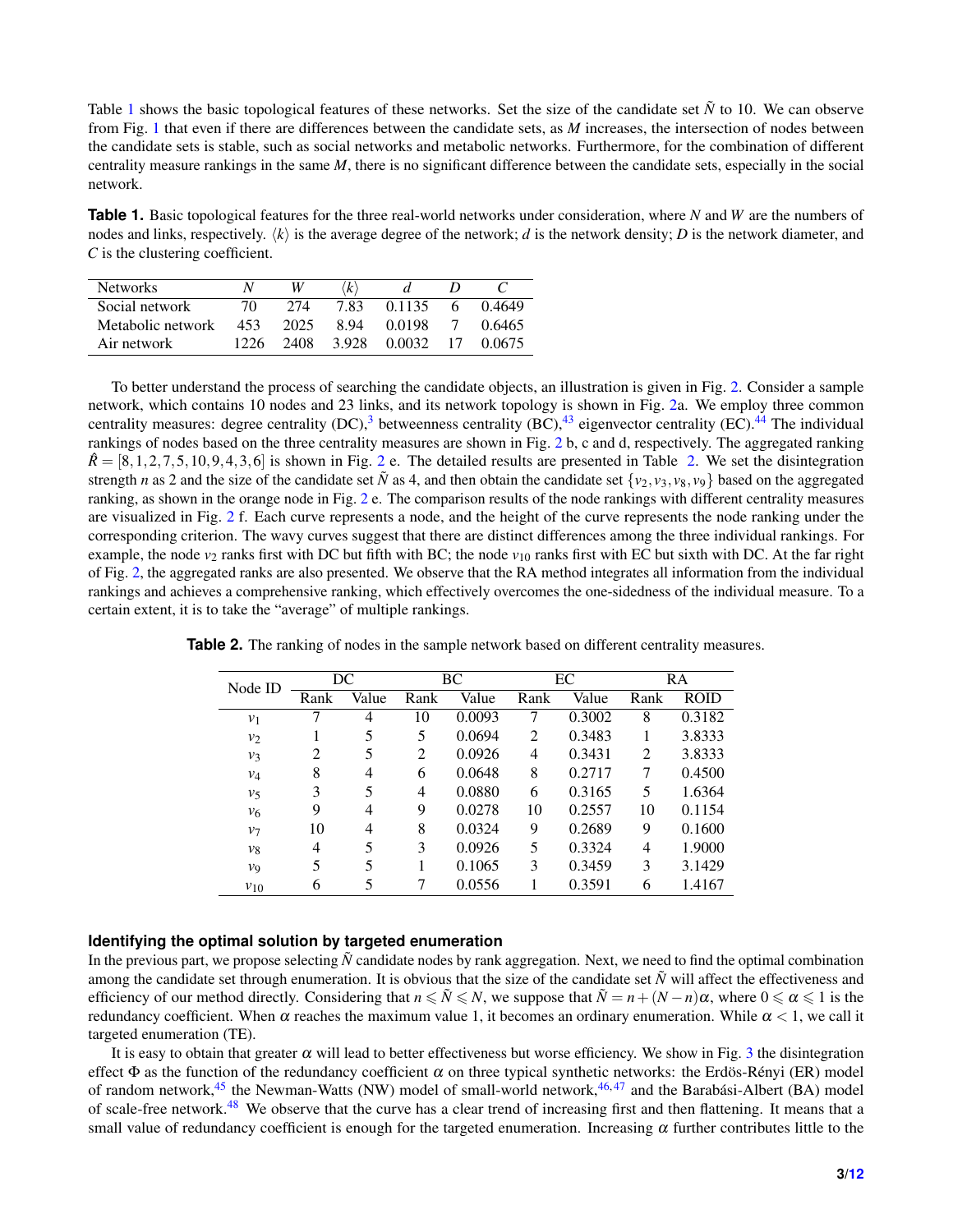<span id="page-3-0"></span>

**Figure 1.** The Venn diagram of candidate sets obtained through aggregating different centrality measure rankings in real-world networks, including the social network (a, b, c), the metabolic network of the roundworm Caenorhabditis Elegans (d, e, f), and the air network (g, h, i), where D, B, E, C, and K represent degree centrality, betweenness centrality, eigenvector centrality, closeness centrality and Katz centrality, respectively.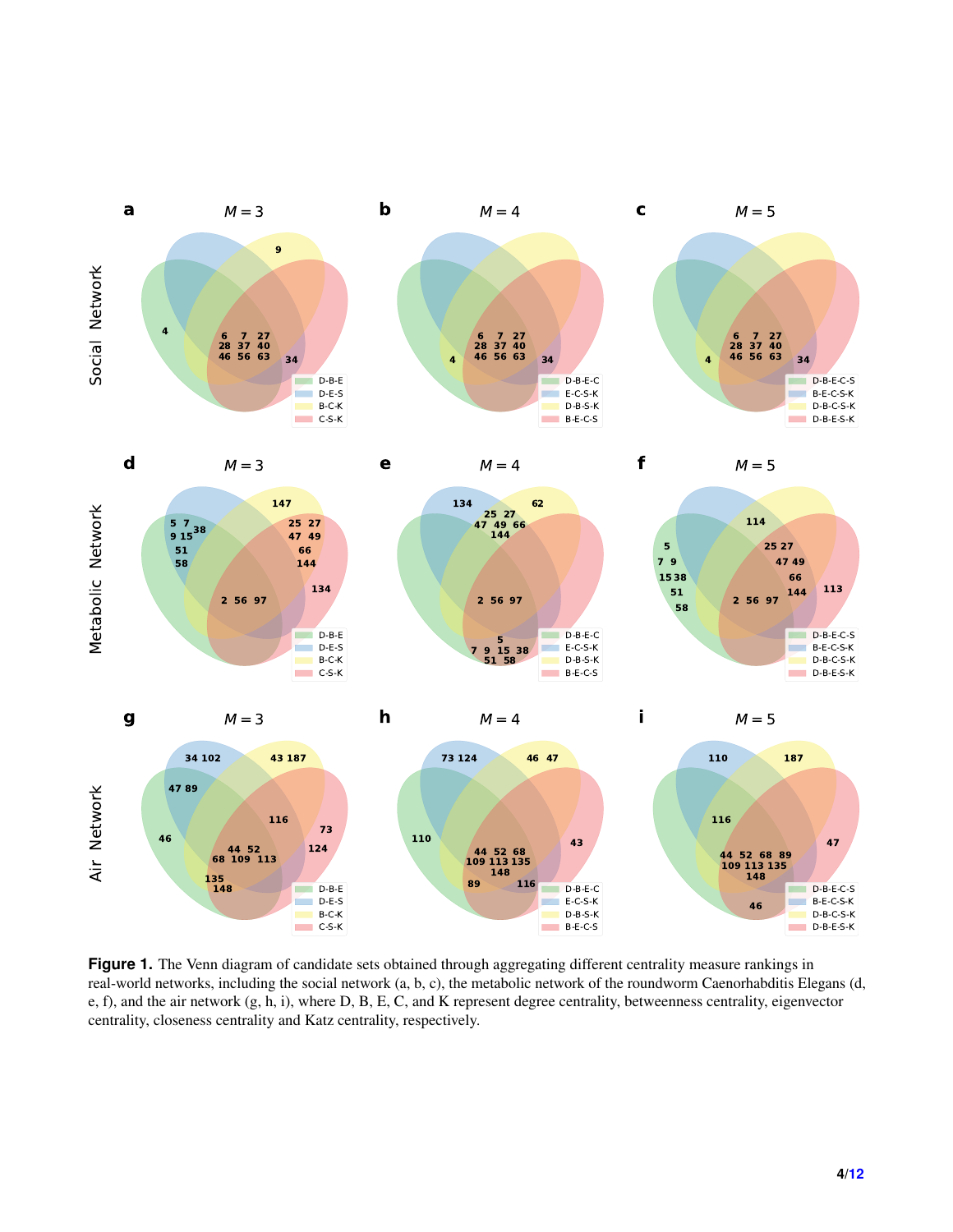<span id="page-4-0"></span>

**Figure 2.** The illustration of searching the candidate set through ranking aggregation, where  $N = 10$ ,  $W = 23$ ,  $n = 2$  and  $\tilde{N}$  = 4. **a**, The sample network. **b**, **c**, **d** The individual rankings of nodes based on degree centrality, betweenness centrality, and eigenvector centrality, respectively. The node size is proportional to its ranking. e, The aggregated ranking of nodes. The orange nodes constitute a candidate set. f, Comparison of the ranking of nodes with various centrality measures. The height of the curve represents the node ranking under the corresponding criterion.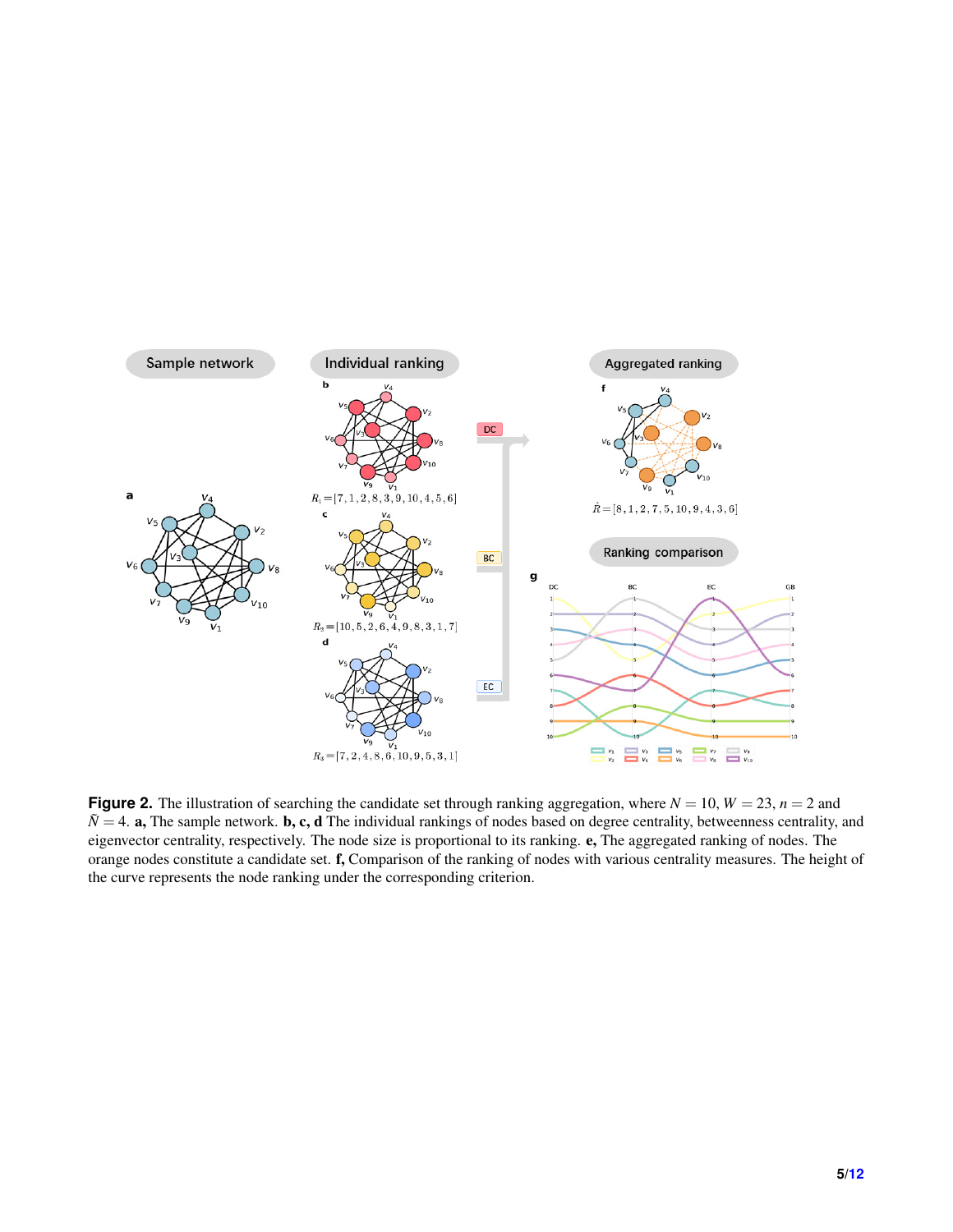disintegration effect. This also suggests that the process of selecting candidate objects is effective to some extent. In practical applications, one can determine the value of  $\alpha$  according to the actual needs.

The algorithmic process of the TE is summarized as follows. First, we choose  $\tilde{N}$  candidate nodes based on the comprehensive node ranking. Then we enumerate all possible combinations among the candidate set. Last, we find the optimal solution corresponding to the largest disintegration effect Φ. In the example shown in Fig. [2,](#page-4-0) if the redundancy coefficient is taken as  $\alpha = 0.25$ , and then there are  $C_{\tilde{N}}^n = C_4^2 = 6$  combinations, among which the combination  $\{v_2, v_8\}$  is the optimal solution.

<span id="page-5-0"></span>

**Figure 3.** The network disintegration effect  $\Phi$  under different redundancy coefficient  $\alpha$ . **a**, The results for ER network with the size  $N = 100$ , and the average degrees of  $\langle k \rangle = 5.0$ . For comparison, the horizontal dashed line represents the disintegration effect when  $\tilde{N} = n$ . **b**, The results for NW network with the size  $N = 100$ . NW network starts from a regular network with local connections of range  $K = 5$ , with probability  $p = 0.25$  adding a new link between a randomly selected unconnected pair of nodes. c, The scale-free network with the size  $N = 100$  is generated by the BA preferential attachment algorithm. The network starts with a fully connected network with  $m = 3$  nodes and is grown by attaching a new node, each with  $m = 3$  links preferentially attached to existing nodes with a high degree. The results take the average of 10 network instances under the same parameters.

#### **Experimental analysis on synthetic and real-world networks**

To demonstrate the applicability of our proposed method, we next evaluate its performance on three kinds of typical synthetic networks: the ER network, the NW network, and the BA network. We use five other methods as comparison: degree centrality, betweenness centrality, eigenvector centrality, collective influence  $(CI)^{31}$  $(CI)^{31}$  $(CI)^{31}$  and tabu search (TS).<sup>[49](#page-11-16)</sup>

We show in Fig. [4](#page-6-0) the disintegration effect Φ as a function of disintegration strength *n* with different network disintegration methods. Here, we set  $\alpha$  as 0.1. As shown in Fig. [4,](#page-6-0) the disintegration effect increases as the disintegration strength is increased. It indicates that the disintegration strength is a critical factor for network disintegration. Meanwhile, we find that our method is almost closed to the TS algorithm, which is acknowledged as a method with a good disintegration effect. And both methods consistently outperform other methods on all synthetic networks. In addition to the advantage of effectiveness, the TE is also remarkably efficient. In Fig. [5,](#page-7-0) we show the computation time of different methods as a function of network size (note that Fig. [5](#page-7-0) omits the computation time of the TS method under the large *N* to avoid cluttering of the plot scale). As can be seen in Fig. [5](#page-7-0) that with the increase of network scale, the growth rate of the TS method is significantly higher than other methods. In contrast, our method is more efficient.

Since synthetic networks cannot completely summarize the typical properties of real-world networks, we apply the TE method to several realistic scenarios using the aforementioned methods. The real-world networks include the social network, the metabolic network of the roundworm Caenorhabditis Elegans, and the air network, which are used in Fig. [1.](#page-3-0) We show the disintegration effect  $\Phi$  and the disintegration efficiency  $\eta$  of the six methods in Fig [6.](#page-8-0) The disintegration efficiency  $\eta$  is defined as the normalized computation time using the TS method as a reference as follows

$$
\eta = \frac{Time(TS) - Time}{Time(TS)}.\tag{3}
$$

We can see that our method along with the TS method shows superiority over conventional methods in disintegration effect. Yet, the TS algorithm leads to good effectiveness but poor efficiency. In other words, our method uses less time to obtain a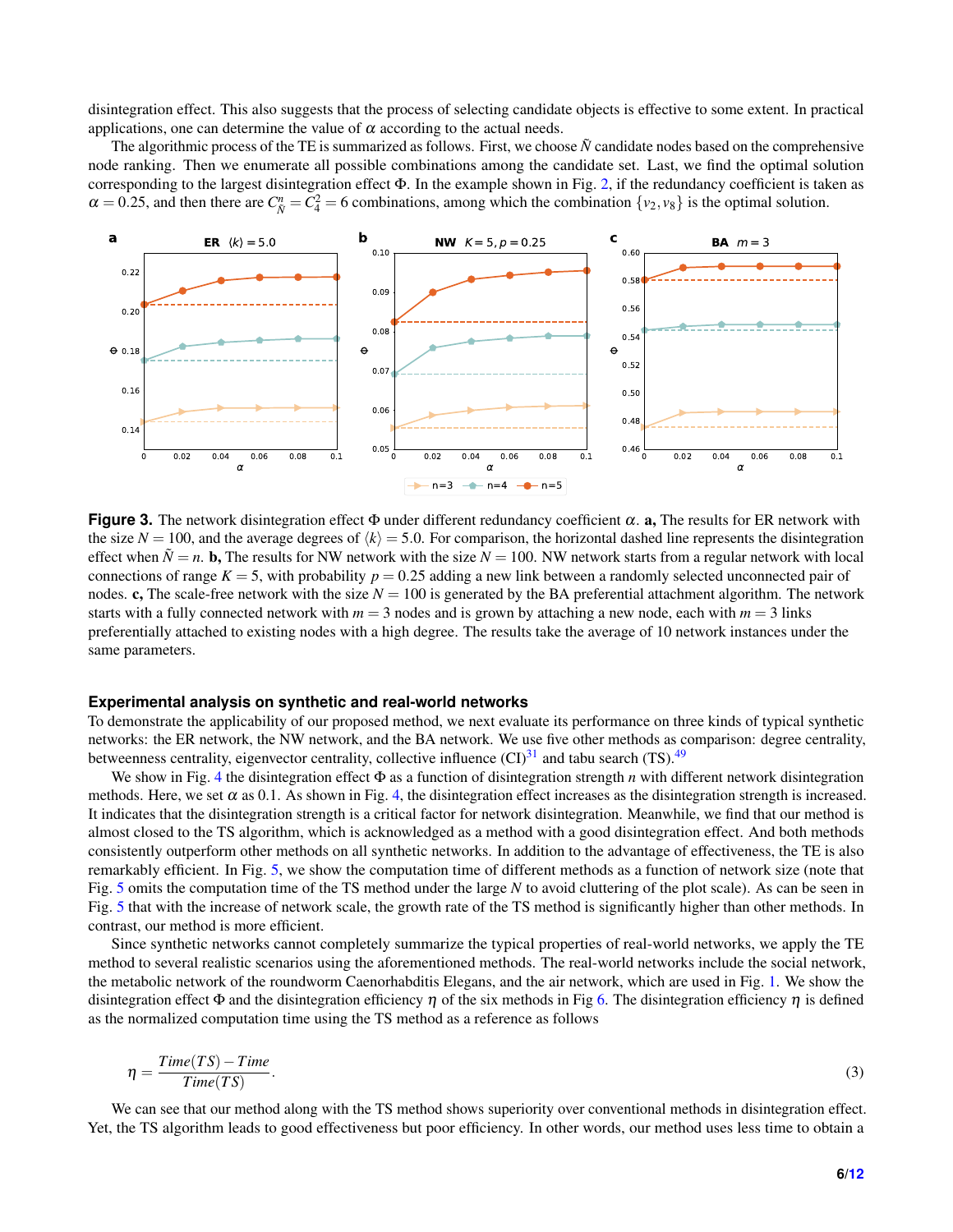<span id="page-6-0"></span>

**Figure 4.** The disintegration effect  $\Phi$  as a function of disintegration strength *n*. We set the geodesic distance  $\ell$  as 2 for the CI algorithm. And for the TS algorithm, we assign the tabu list length to 5, the number of candidate solutions to 5, and the maximum number of iterations without improving the optimal solution will be 2000. The numerical results take the average of 10 different network instances under the same parameters. **a**, The results for ER network with the size  $N = 100$  of varying average degrees, and the three graphs from left to the right show the average degrees of  $\langle k \rangle = 3.5$ ,  $\langle k \rangle = 8$ , and  $\langle k \rangle = 15$ . **b**, The results for NW network with the size  $N = 100$  of varying neighbour numbers *K* and connection probability *p*. Here, the three graphs from left to right show the parameters of  $K = 4$ ,  $p = 0.01$ ,  $K = 6$ ,  $p = 0.3$  and  $K = 10$ ,  $p = 0.5$ . c, The results for BA network with the size  $N = 100$ . The three graphs from left to the right show the parameters of  $m = 2$ ,  $m = 4$ , and  $m = 8$  in the simulations.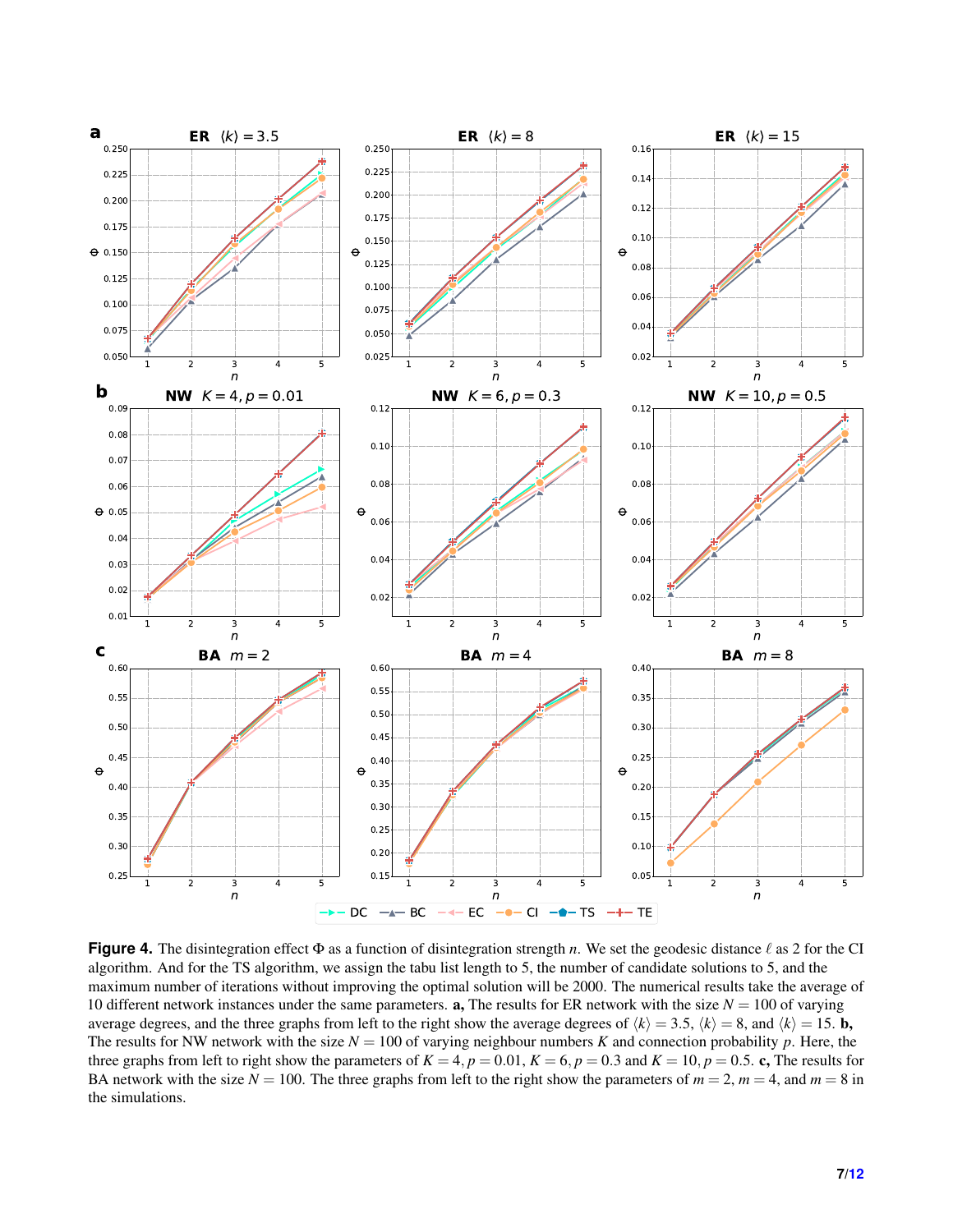<span id="page-7-0"></span>

**Figure 5.** The computation time of different methods as a function of network size *N*. We set the disintegration strength *n* as 5. The network parameters of each subgraph are consistent with the corresponding subgraphs in Fig. [4.](#page-6-0) The simulation results are obtained on a desktop computer with an Intel Core i7-9700 CPU having 3.00GHz and 16.0 RA of RAM. a, The results for ER network of varying average degrees. The three graphs from left to the right show the average degrees of  $\langle k \rangle = 3.5$ ,  $\langle k \rangle = 8$ , and  $\langle k \rangle = 15$ . **b**, The results for NW network of varying neighbour numbers *K* and connection probability *p*. The three graphs from left to right show the parameters of  $K = 4$ ,  $p = 0.01$ ,  $K = 6$ ,  $p = 0.3$  and  $K = 10$ ,  $p = 0.5$ . c, The results for BA network of varying *m*. The three graphs from left to the right show the parameters of  $m = 2$ ,  $m = 4$ , and  $m = 8$ .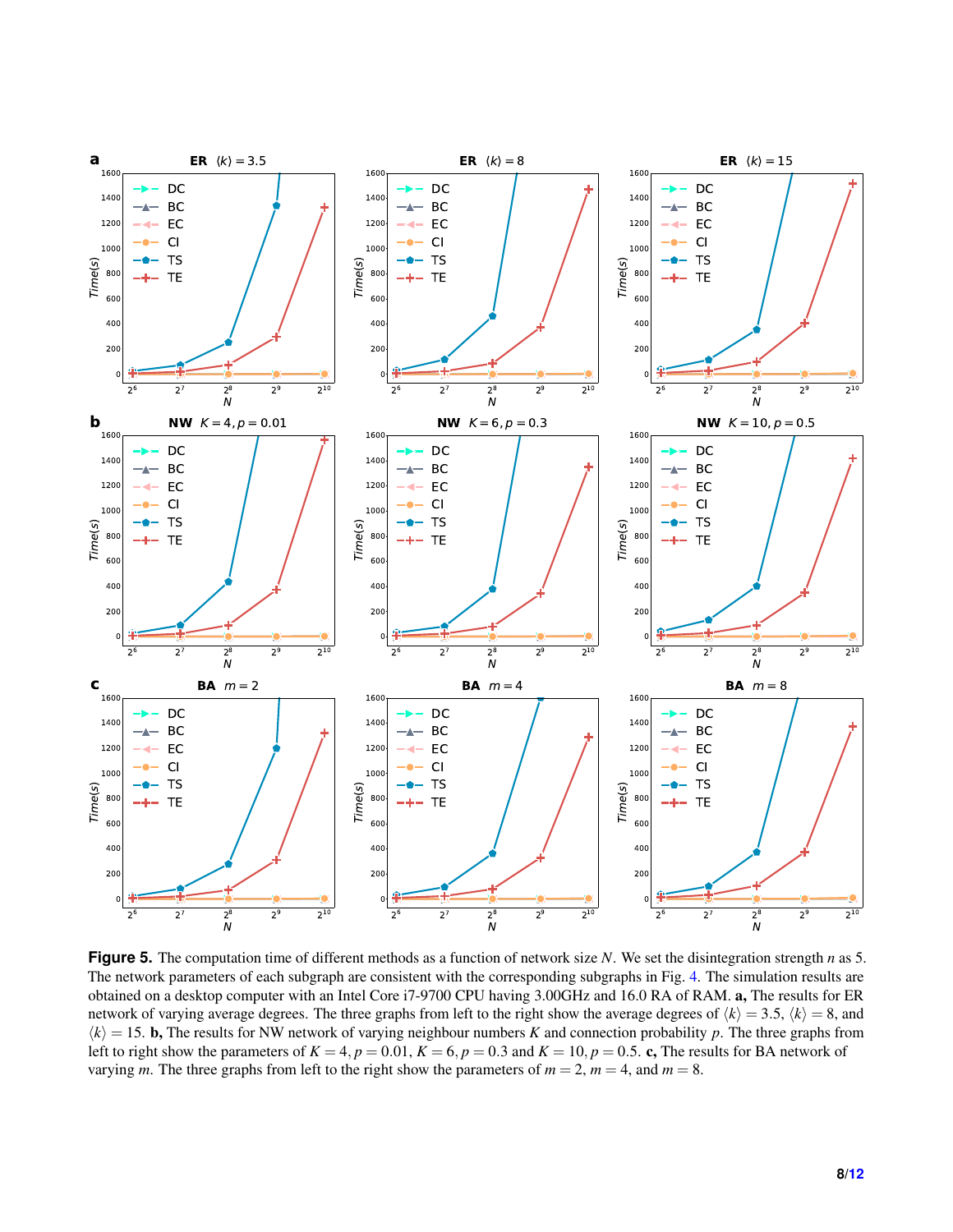disintegration effect close to the TS method. Compared with conventional methods, the efficiency of our method is entirely acceptable. It indicates that our method can achieve a satisfying balance between effectiveness and efficiency.

<span id="page-8-0"></span>

**Figure 6.** The disintegration effect  $\Phi$  versus the disintegration efficiency  $\eta$ . a, The friendship network. **b**, The power network. c, The air network. We set the disintegration strength *n* as 5 for the social network, 10 for the metabolic network and 20 for the air network.

## **Discussion**

To summarize, we propose a cost-effective network disintegration method called targeted enumeration (TE). Specifically, the TE method is divided into two stages. In the first stage, we employ the rank aggregation method to transform multiple rankings of nodes into a comprehensive ranking. We then select the top  $\tilde{N}$  nodes based on the aggregated ranking as the candidate set. The second stage is the targeted enumeration. Unlike enumerating the complete set in the general sense, we enumerate within the scope of the candidate set. The optimal solution is the node combination corresponding to the largest Φ. Numerical experiments on synthetic and real-world networks have demonstrated that the TE significantly outperforms the conventional method, and the disintegration effect is close to the intelligent algorithm. Moreover, in terms of efficiency, the computation time of the TE is entirely acceptable compared to the intelligent algorithm. The critical point of our method is determining a valid candidate set. In this study, the introduction of rank aggregation ensures the validity of the candidate set. The aggregated ranking combines multiple node importance criteria and then avoids the missing of potential key nodes from the candidate set.

The proposed TE method has a highly flexible framework requiring no domain-specific knowledge. One can adopt various node importance criteria and rank aggregation methods, and different levels of redundancy coefficient α according to the actual situation. As a typical combinatorial optimization problem, selecting *n* objects among *N* objects ( $n \ll N$ ) is a common task in many application scenarios, including human resource management, portfolio investment and drug design. Our method provides a new approach to solve these problems.

## **Methods**

#### **Natural Connectivity**

We call the alternating sequence  $v_0e_1v_1e_2\cdots e_lv_l$  of nodes and links in the graph G a walk, where  $v_i \in V$  and  $e_i = (v_{i-1}, v_i) \in E$ , and *k* is the length of the walk  $\omega$ . If  $v_0 = v_l$ , then  $\omega$  is a closed walk. We can calculate the number of walks  $n_{ij}^k$  whose length is equal to *k* between any node pair  $v_i \leftrightarrow v_j$ , and add up *i*, *j* and *k*:

$$
S = \sum_{i=1}^{N} \sum_{j=1}^{N} \sum_{k=0}^{\infty} n_{ij}^{k}.
$$
\n(4)

Let  $n_i^k$  denote the number of closed walks with start and end points of  $v_i$  and the length is equal to  $k$ , and then add  $i$  and  $k$ , i.e.,

$$
S = \sum_{i=1}^{N} \sum_{k=0}^{\infty} n_i^k = \sum_{k=0}^{\infty} \sum_{i=1}^{N} n_i^k = \sum_{k=0}^{\infty} n_k,
$$
\n(5)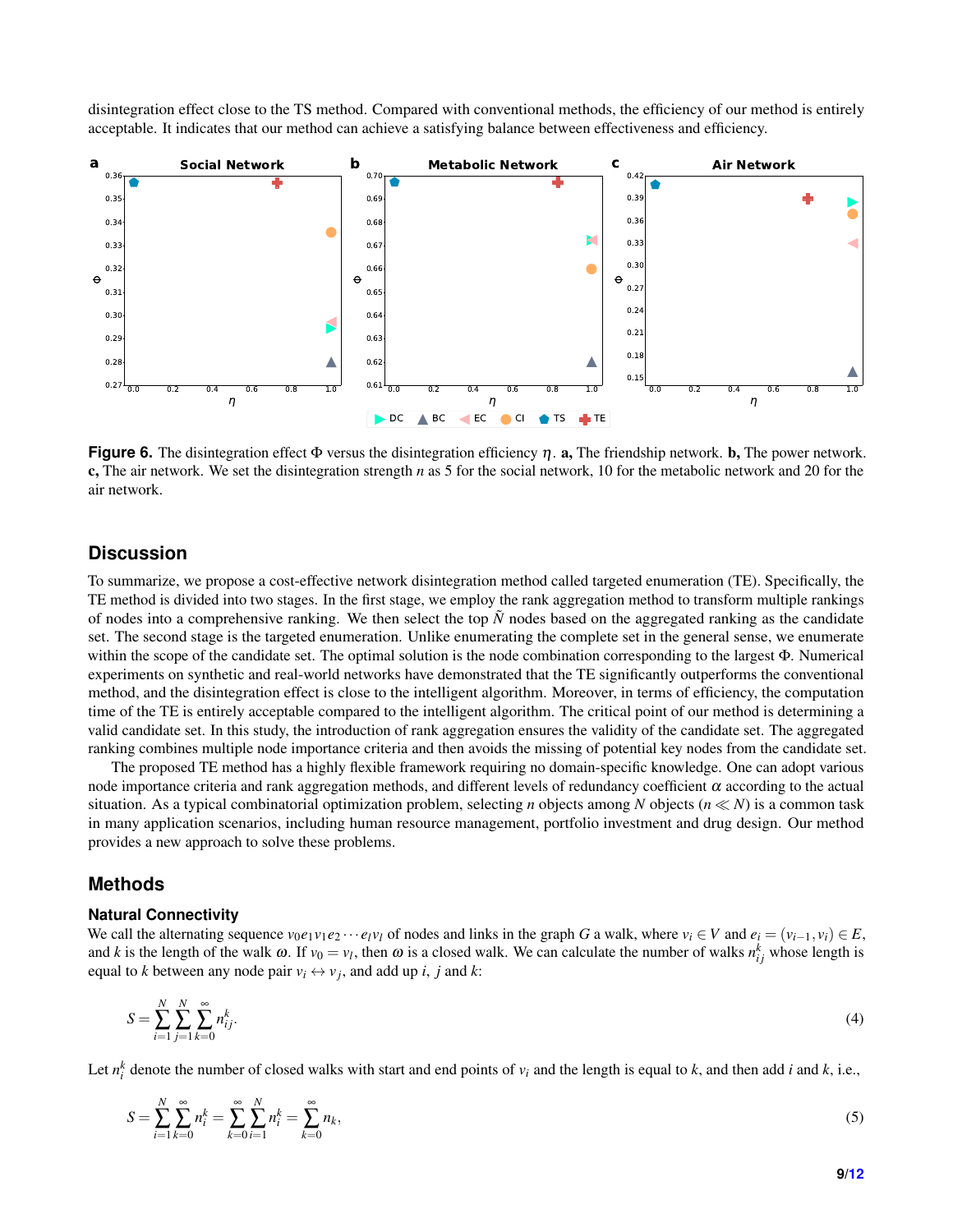where  $n_k$  represents the number of all closed walks with length  $k$  in the network. Note that the length of the closed walk can be arbitrary, so weighting  $n_k$  can get  $S = \sum_{k=0}^{\infty} \frac{n_k}{k!}$ , and then simplify the formula according to the lemma in graph theory to obtain  $n_k = \sum_{i=1}^{N} \lambda_i^k$ . Substituting  $n_k$  into *S* yields

$$
S = \sum_{k=0}^{\infty} \frac{n_k}{k!} = \sum_{k=0}^{\infty} \frac{\sum_{i=1}^{N} \lambda_i^k}{k!} = \sum_{i=1}^{N} \sum_{k=0}^{\infty} \frac{\lambda_i^k}{k!} = \sum_{i=1}^{N} e^{\lambda_i},
$$
(6)

which shows that the weighted sum of the closed walk numbers can be directly obtained through the characteristic spectrum. Define the adjacency matrix of the network as  $A(G) = (a_{ij})_{N \times N}$ , where  $a_{ij} = a_{ji} = 1$  if node  $v_i$  and node  $v_j$  are connected. Re-scale *S* and call it *NC*, then:

$$
NC = \ln\left(\frac{1}{N}\sum_{i=1}^{N}e^{\lambda_i}\right),\tag{7}
$$

where  $\lambda_i$  is the eigenvalue of the adjacency matrix  $A(G)$  of network  $G$ .

The core idea of natural connectivity is to use the number of closed walks in the network to describe the redundancy of the alternative links in the network. Natural connectivity can reasonably measure the small changes of the network before and after the node is removed. In addition, natural connectivity can accurately and clearly describe the difference in the effects of different network disintegration strategies compared with other measure functions.

#### **Graph-based rank aggregation method**

Consider a network with *N* nodes, and give the ranking of *M* criteria. Define  $R_i = [r_{i1}, r_{i2}, \cdots, r_{iN}]$  as a node importance ranking, where  $r_{ij}$  is the rank of node  $v_j$  given by criterion  $c_i$  ( $i = 1, 2, \dots, M$ ). The transition matrix for criterion  $c_i$  is denoted by  $P^{c_i} = (p_{st}^{c_i})_{N \times N}$ , where  $p_{st}^{c_i} = 1$  if node  $v_s$  outranks node  $v_t$  under the criterion  $c_i$ ; otherwise,  $p_{st}^{c_i} = 0$ . As an example,  $R_i = [2, 3, 1]$  means that the three nodes marked 1, 2, and 3 are ranked 2nd, 3rd, and 1st respectively according to  $c_i$ , and the transition matrix for *R<sup>i</sup>* is

$$
P^{c_i} = \begin{bmatrix} 0 & 1 & 0 \\ 0 & 0 & 0 \\ 1 & 1 & 0 \end{bmatrix} . \tag{8}
$$

Based on the transition matrix, denote by  $A = (a_{st})_{N \times N}$  the adjacency matrix for a competition graph, where  $a_{st} = \sum_{i=1}^{M} p_{st}^{c_i}$ . Furthermore, based on the adjacency matrix *A*, we can define the competition graph of network nodes as *Gc*. The nodes in the directed and weighted graph *G<sup>c</sup>* represent the nodes in the actual network, and each directed edge *est* represents an outranking relation from the node  $v_s$  to  $v_t$ . The weight of the directed edge  $e_{st}$  represents the number of times the node  $v_s$  is ranked ahead of the node  $v_t$  in all aggregated measure rankings. Denote by  $d_j^- = \sum_{s=1}^N a_{sj}$  and  $d_j^+ = \sum_{t=1}^N a_{jt}$  the in-degree and out-degree of node  $v_j$  in the competition graph  $G_c$ . Thus, we can define the ratio of out-in degrees as follows:

$$
\alpha_j = \frac{d_j^+ + 1}{d_j^- + 1},\tag{9}
$$

which can be used to quantify the strength of the node  $v_j$  and rank all nodes based on their ROID. The larger the value of ROID, the higher the ranking of nodes.

#### **Data availability**

The data used in this paper are all publicly accessible. The social network, the air network, and the metabolic network are available online at http://konect.cc/.

#### **References**

- <span id="page-9-0"></span>1. Newman, M. E. The structure and function of complex networks. *SIAM Rev.* 45, 167–256 (2003).
- <span id="page-9-1"></span>2. Barabasi, A.-L. Scale-free networks: a decade and beyond. ´ *Science* 325, 412–413 (2009).
- <span id="page-9-2"></span>3. Albert, R., Jeong, H. & Barabasi, A.-L. Error and attack tolerance of complex networks. ´ *Nature* 406, 378–382 (2000).
- 4. Shargel, B., Sayama, H., Epstein, I. R. & Bar-Yam, Y. Optimization of robustness and connectivity in complex networks. *Phys. Rev. Lett.* 90, 068701 (2003).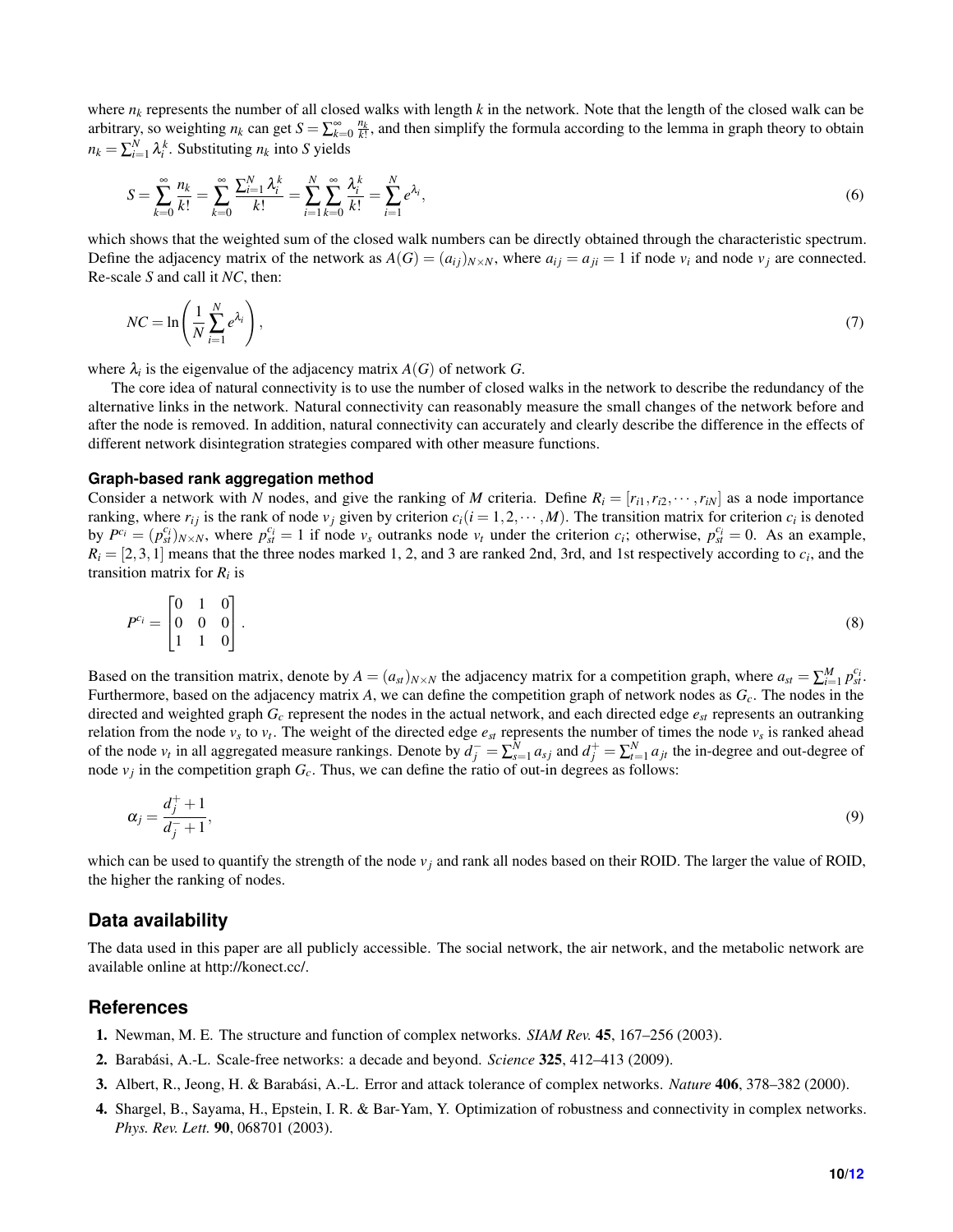- 5. Sahasrabudhe, S. & Motter, A. E. Rescuing ecosystems from extinction cascades through compensatory perturbations. *Nat. Commun.* 2, 1–8 (2011).
- 6. Schneider, C., Moreira, A., JS, A., Havlin, S. & Herrmann, H. Mitigation of malicious attacks on networks. *Proc. Natl. Acad. Sci. USA* 108, 3838 (2011).
- 7. Gao, J., Buldyrev, S. V., Havlin, S. & Stanley, H. E. Robustness of a network of networks. *Phys. Rev. Lett.* 107, 195701 (2011).
- <span id="page-10-0"></span>8. Liu, X. *et al.* Robustness and lethality in multilayer biological molecular networks. *Nat. Commun.* 11, 1–12 (2020).
- <span id="page-10-1"></span>9. Eiselt, H. Destabilization of terrorist networks. *Chaos Solit. Fract.* 108, 111–118 (2018).
- <span id="page-10-2"></span>10. Calderoni, F., Brunetto, D. & Piccardi, C. Communities in criminal networks: A case study. *Soci. Net.* 48, 116–125 (2017).
- <span id="page-10-3"></span>11. Pastor-Satorras, R. & Vespignani, A. Epidemic spreading in scale-free networks. *Phys. Rev. Lett.* 86, 3200 (2001).
- <span id="page-10-4"></span>12. Kobayashi, T. & Hasui, K. Efficient immunization strategies to prevent financial contagion. *Sci. Rep.* 4, 3834 (2014).
- <span id="page-10-5"></span>13. Quayle, A. P., Siddiqui, A. S. & Jones, S. J. M. Preferential network perturbation. *Physica A* 371, 823–840 (2006).
- <span id="page-10-6"></span>14. Holme, P., Kim, B. J., Yoon, C. N. & Han, S. K. Attack vulnerability of complex networks. *Phys. Rev. E* 65, 056109 (2002).
- 15. Wang, H., Huang, J., Xu, X. & Xiao, Y. Damage attack on complex networks. *Physica A* 408, 134–148 (2014).
- 16. Tan, S.-Y., Wu, J., Lü, L., Li, M.-J. & Lu, X. Efficient network disintegration under incomplete information: the comic effect of link prediction. *Sci. Rep.* 6, 1–9 (2016).
- 17. Ren, X.-L., Gleinig, N., Helbing, D. & Antulov-Fantulin, N. Generalized network dismantling. *Proc. Natl. Acad. Sci. USA* 116, 6554–6559 (2019).
- 18. Bellingeri, M., Cassi, D. & Vincenzi, S. Efficiency of attack strategies on complex model and real-world networks. *Physica A* 414, 174–180 (2014).
- 19. Wandelt, S., Sun, X., Feng, D., Zanin, M. & Havlin, S. A comparative analysis of approaches to network-dismantling. *Sci. Rep.* 8, 1–15 (2018).
- <span id="page-10-7"></span>20. Kaiser, F., Latora, V. & Witthaut, D. Network isolators inhibit failure spreading in complex networks. *Nat. Commun.* 12, 1–9 (2021).
- <span id="page-10-8"></span>21. Li, J., Pardalos, P. M., Xin, B. & Chen, J. The bi-objective critical node detection problem with minimum pairwise connectivity and cost: Theory and algorithms. *Soft. Comput.* 23, 12729–12744 (2019).
- <span id="page-10-9"></span>22. Ventresca, M. & Aleman, D. A derandomized approximation algorithm for the critical node detection problem. *Comput. Oper. Res.* 43, 261–270 (2014).
- <span id="page-10-10"></span>23. Lalou, M., Tahraoui, M. A. & Kheddouci, H. The critical node detection problem in networks: A survey. *Comput. Sci. Rev.* 28, 92–117 (2018).
- <span id="page-10-11"></span>24. Wollmer, R. Removing arcs from a network. *Operations Research* 12, 934–940 (1964).
- 25. Corley Jr, H. & Chang, H. Finding the n most vital nodes in a flow network. *Management Science* 21, 362–364 (1974).
- 26. Arulselvan, A., Commander, C. W., Elefteriadou, L. & Pardalos, P. M. Detecting critical nodes in sparse graphs. *Comput. Oper. Res.* 36, 2193–2200 (2009).
- <span id="page-10-12"></span>27. Veremyev, A., Boginski, V. & Pasiliao, E. L. Exact identification of critical nodes in sparse networks via new compact formulations. *Optim. Lett.* 8, 1245–1259 (2014).
- <span id="page-10-13"></span>28. Lü, L. *et al.* Vital nodes identification in complex networks. *Phys. Rep.* 650, 1–63 (2016).
- <span id="page-10-14"></span>29. Oldham, S., Fulcher, B., Parkes, L., Arnatkeviciut, A. & Fornito, A. Consistency and differences between centrality measures across distinct classes of networks. *PloS one* 14, e0220061 (2019).
- <span id="page-10-15"></span>30. Zhou, H.-J. Spin glass approach to the feedback vertex set problem. *Eur. Phys. J. B* 86, 1–9 (2013).
- <span id="page-10-17"></span>31. Morone, F. & Makse, H. A. Influence maximization in complex networks through optimal percolation. *Nature* 524, 65–68 (2015).
- 32. Braunstein, A., Dall'Asta, L., Semerjian, G. & Zdeborová, L. Network dismantling. Proc. Natl. Acad. Sci. USA 113, 12368–12373 (2016).
- <span id="page-10-16"></span>33. Zdeborová, L., Zhang, P. & Zhou, H.-J. Fast and simple decycling and dismantling of networks. *Sci. Rep.* 6, 1–6 (2016).